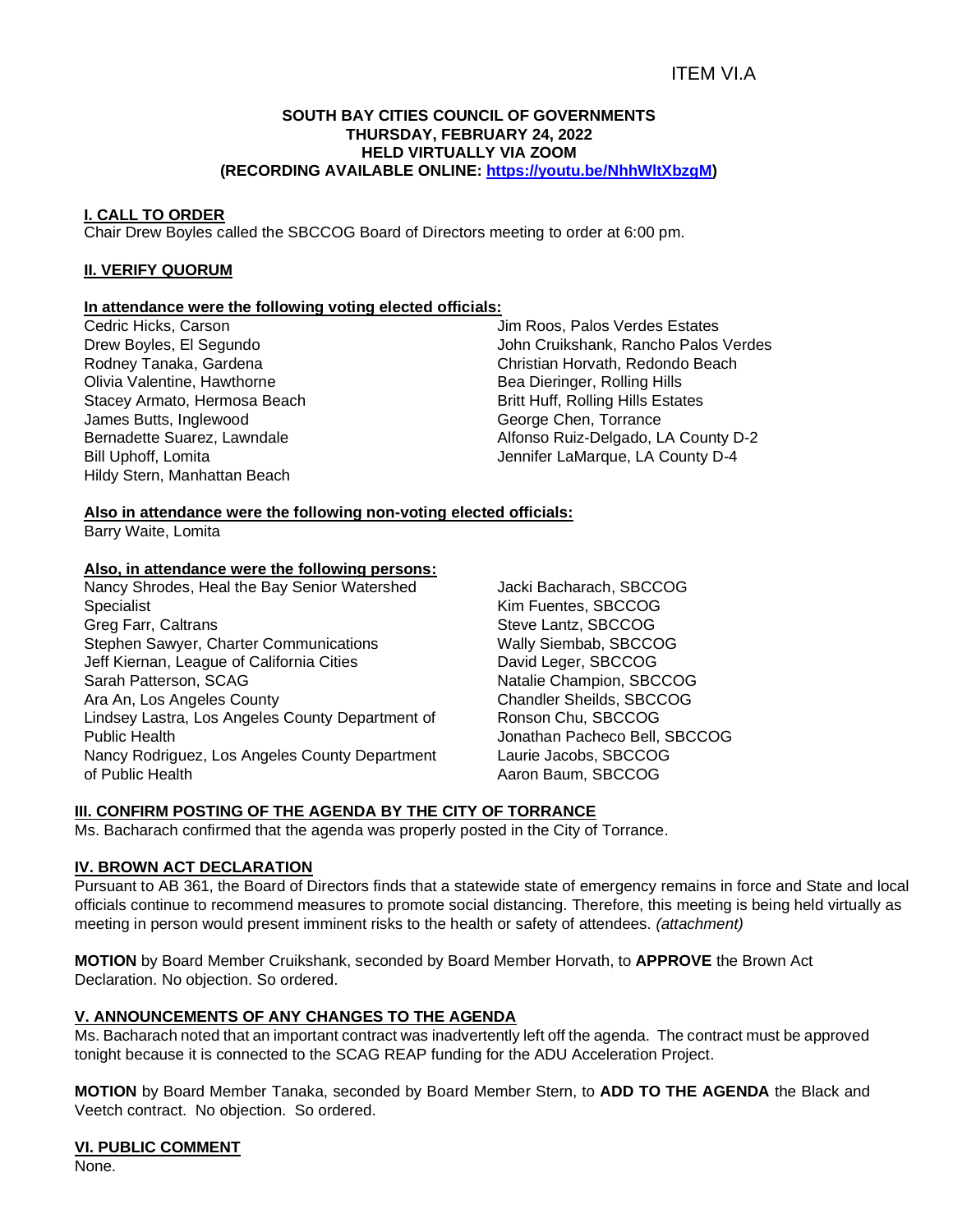# **VII. CONSENT CALENDAR**

- **A. January Board Meeting Minutes** *(attachments) –* **Approved**
- **B. Dues and Assessment for 2022-2023** *(attachment)* **– Approved**
- **C. FY22-23 Measure R and Measure M Metro Budget Request** *(attachment)* **– Approved**
- **D. PATH contract with SBCCOG** *(attachment)* **Approved**
- **E. Hawthorne Green Business Contract Extension** *(attachment)* **– Approved**
- **F. Temporary Staffing Services** *(attachment)* **– Approved**
- **G. Legislative Matrix** *– (attachment)* **– Approved**
	- 1. AB 2074 support
	- 2. HR 6662 support
	- 3. Ballot Measure California Sports Wagering Regulation & Unlawful Gambling Enforcement Act #19-0029A1 – oppose
- **H. 2020-2021 Audit** *–* **Received and filed**
- **I. Time Critical Letters Sent with Steering Committee Approval** *(attachments)* **– Received and filed**
	- 1. Water Replenishment District's Draft Local Hazard Mitigation Plan (LHMP) Letter of Support
	- 2. Electrification of SilverLine Buses
- **J. Monthly Reports – Received and filed**
	- 1. South Bay Environmental Services Center Report *(attachment)*
	- 2. Transportation Report *(attachment)*
	- 3. City Attendance at SBCCOG meetings *(attachment)*
	- 4. Media Report *(attachment)*
	- 5. Reports from Outside Agencies *(attachments for each at end of the agenda)*
		- a. League of California Cities & LA Division Legislative Committee (Bea Dieringer & Jeff Kiernan)
		- b. SCAG Regional Council (Drew Boyles, Mark Henderson, James Gazeley)
		- c. SCAG Committee Energy and Environment (Britt Huff)
		- d. South Bay Association of Chamber of Commerce (Olivia Valentine)
		- e. South Bay Workforce Investment Board

**MOTION** by Board Member Tanaka, seconded by Board Member Cruikshank, to **APPROVE** the Consent Calendar. No objection. So ordered.

# **VIII. PRESENTATIONS**

# **A. LA County Safe, Clean Water Program**

Ms. Shrodes presented information on the County of Los Angeles' Safe Clean Water Program. Watersheds connect communities and stakeholders across the county, requiring protective measures and pollution regulations. The South Bay falls within region 4 of the state water board system in California, covering the Dominguez Channel, which is a polluted body of water. Specifically, the South Bay region falls within the Safe Clean Water Program's Santa Monica Bay Watershed Management Plan.

Measure W was passed by voters in 2018 to provide resources for regional watersheds and created the Safe, Clean Water Program. Ms. Shrodes serves as the coordinator for the South Santa Monica Bay Watershed (SSMBW) area. 7 South Bay projects have received regional funding so far including one project in Carson, one project in Manhattan Beach, two projects in Torrance, two projects in Wilmington, and one in Alondra Park (LA County). The Watershed Coordinator for SSMBW area wants to engage public agencies to support program participation, identify community member needs, and educational opportunities. The Watershed Area Steering Committee decides where funding for the program gets allocated.

# Questions

Chair Boyles: Is she familiar with Hyperion Measure W funding projects? Answer: Mayor Garcetti announced 100% wastewater recycling initiative via Hyperion.

# Chair Boyles: Process for applying for funding?

A: 3 ways – scientific studies, technical resources program (for municipalities that lack technical resources to conduct feasibility studies for a project), infrastructure program funding (feasibility study required)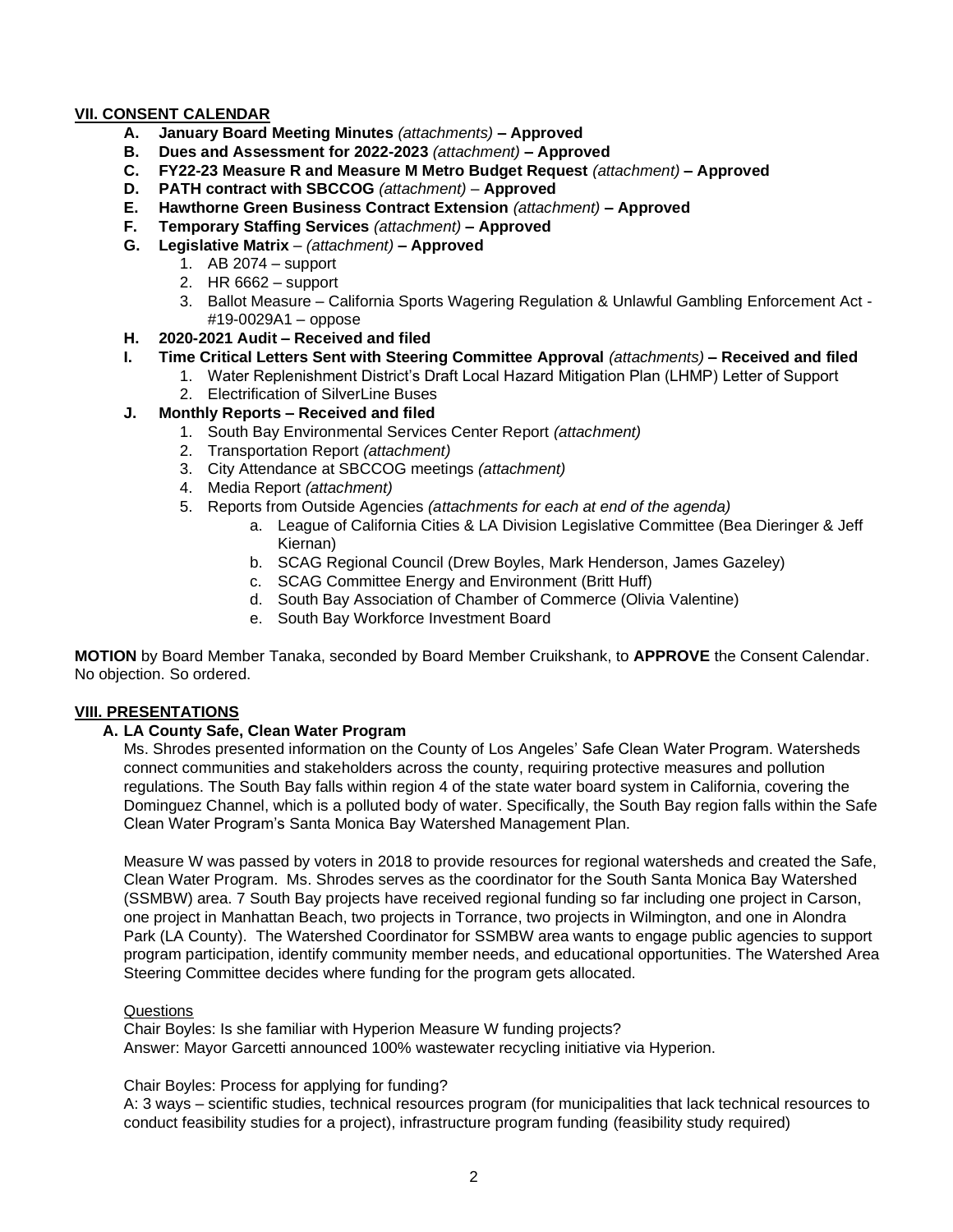Presentation is linked here: [https://southbaycities.org/wp-content/uploads/2021/11/PRESENTATION\\_Heal](https://southbaycities.org/wp-content/uploads/2021/11/PRESENTATION_Heal-the-Bay-for-SBCCOG-Board-Meeting.pdf)[the-Bay-for-SBCCOG-Board-Meeting.pdf](https://southbaycities.org/wp-content/uploads/2021/11/PRESENTATION_Heal-the-Bay-for-SBCCOG-Board-Meeting.pdf)

# **B. Update on BRCH - Blue Ribbon Commission on Homelessness**

Board Member Horvath provided an update on the commission, exploring issues with LAHSA over the previous 5 months. Issues included funding, accountability, and administration. Governance structure is one of the main issues being examined, particularly its complicated nature. The commission is examining ways to include a department that includes regional committees (i.e. including COGs) that have more input/influence in decision making. Additionally, the commission is exploring ways to streamline LAHSA and the roles stakeholders play while maintaining interest in the continuation of funding after the existing agreement sunsets in 5 years.

Cities (elected officials, city staff, etc.) have been invited to a roundtable discussion. Those interested in providing feedback at the roundtable can reach out to Board member and BRCH Chair Christian Horvath to be placed on the agenda.

Ms. Bacharach added that SBCCOG worked hard to get innovation funding for member cities (\$1.9 million), which still has not been accessed because contracts with the County of Los Angeles have not been signed due to bureaucratic challenges.

Mr. Chu stated that bureaucracy at the highest level is an issue. Setting a tangible goal with forecasting should be more attainable than what currently exists. Creating a "shot-caller" group or executive committee group is a potential solution.

Presentation is linked here: <https://youtu.be/NhhWltXbzgM?t=1469>

# **C. Service Planning Area 8 Update**

Ms. Lastra discussed the County of Los Angeles' post-pandemic plans. Dr. Alicia Chang has recently joined the County's team as the regional health officer addressing targeted public health efforts. The Center for Community Wellness has proven nimble to accommodate pandemic needs in virtual environments. The online calendar has important upcoming events. Community outreach continues to promote vaccine efforts and provide important information and resources while several South Bay community-based facilities and groups are available for public access.

#### Questions

Board Member Chen: Can Health Neighborhood groups collaborate with LAHSA regarding homelessness issues?

Answer: The group does reach out to service providers for collaboration. The County is exploring how to better work with existing partners to provide needed services as the County emerges from post-pandemic conditions.

Presentation is linked here: [https://southbaycities.org/wp-content/uploads/2021/11/PRESENTATION\\_SPA-8-](https://southbaycities.org/wp-content/uploads/2021/11/PRESENTATION_SPA-8-SBCCOG-Update.pdf) [SBCCOG-Update.pdf](https://southbaycities.org/wp-content/uploads/2021/11/PRESENTATION_SPA-8-SBCCOG-Update.pdf)

Ms. Bacharach: Is the latest COVID-19 variant a concern for the County?

A: The County is tracking the outcomes of the latest variant and related impacts such as its infectious nature. Case numbers have lessened, planning for case spikes in late winter and early summer seasons is based on previous experience.

Board Member Valentine: How can cities get youth involved with the County's youth advisory programs? Answer: The County sends applications out to the public at the beginning of the school year, which are followed by interviews. Students partner with various County offices and work on various projects that the County needs help with (e.g. environmental justice). Ms. Lastra will share more information when the next application window opens with SBCCOG and interested member cities (specifically the SPA 8 Working Group).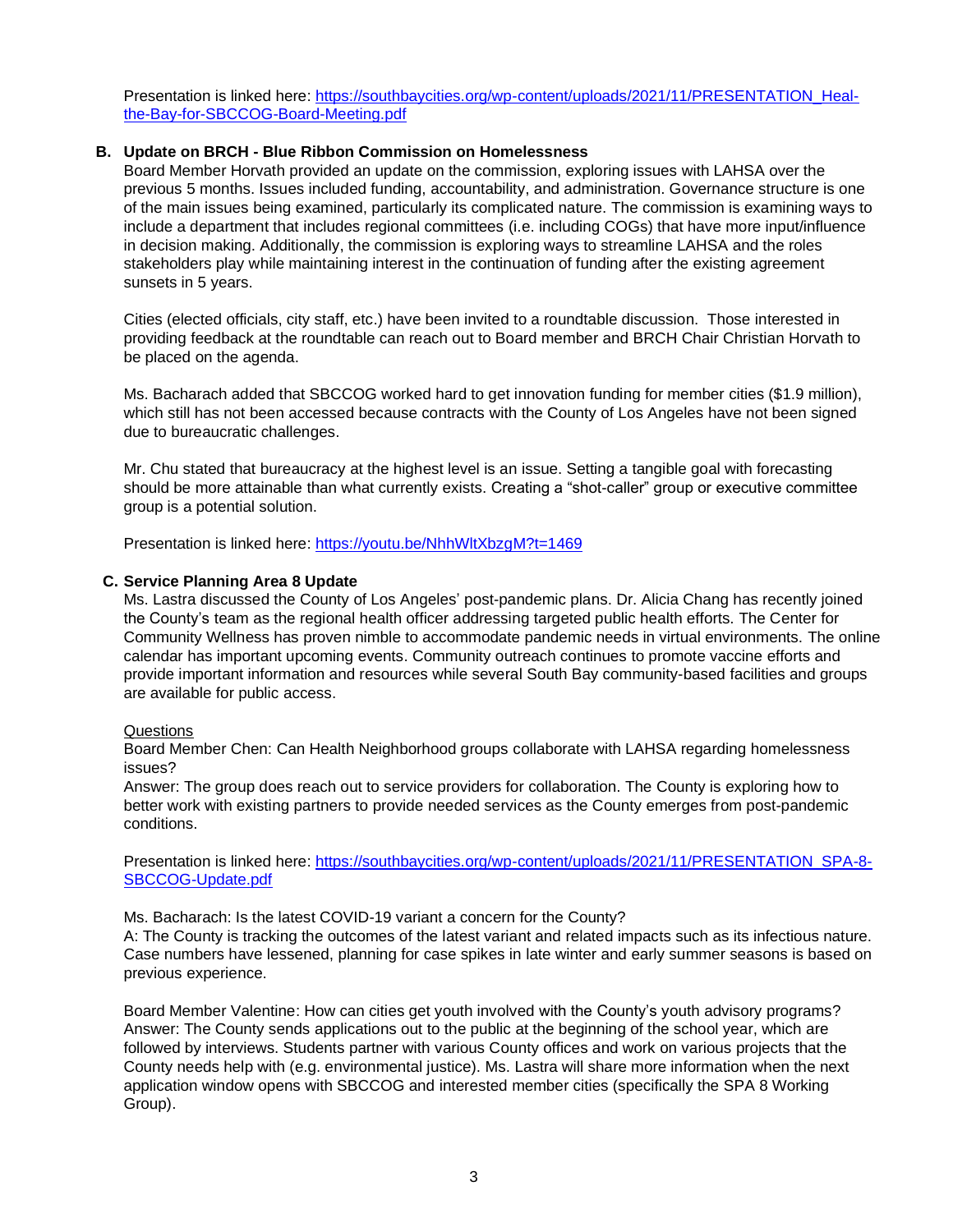# **D. Mid-Year Budget** *(attachments)*

Ms. Bacharach shared that the mid-year budget is balanced and no money was taken from the general fund to balance the budget as had been anticipated. This is a positive indicator that the fiscal year budget is on track. Revenues increased slightly and office expenditures decreased while some contracts were not renewed.

For more information, view presentation here: [https://southbaycities.org/wp-content/uploads/2021/11/17\\_Mid](https://southbaycities.org/wp-content/uploads/2021/11/17_Mid-year-Overview-Budget-2021-22.pdf)[year-Overview-Budget-2021-22.pdf](https://southbaycities.org/wp-content/uploads/2021/11/17_Mid-year-Overview-Budget-2021-22.pdf)

#### Questions

Board Member Chen: To confirm, general funds were used for the deficit? Answer: No. No general funds were needed to balance the budget. New grants came in to fill the deficit.

**MOTION** by Board Member Tanaka, seconded by Board Member Horvath, to **APPROVE** mid-year budget. No objection. So ordered.

# **IX. TRANSPORTATION REPORTS**

#### **A. Metro Report**

Mr. Lantz reported that the Metro Board discussed a turnback facility in downtown Los Angeles that has already experienced a \$90M cost overrun despite being only 30% completed. Metro will be using ARPA funds to reimburse their contingency funds. This reduces the amount of ARPA funding available for other projects. Construction costs for almost all projects have ballooned so the Metro Board wants to take a more aggressive approach to containing costs. A construction market analysis will be done to assess what projects can reasonably continue without facing additional funding shortfalls. This will likely mean Metro will finish what they started and true up estimates. Costs of operations and maintenance is also increasing faster than sales tax revenues, so Metro staff will be preparing an analysis of the impacts of new line openings on those costs. This is the first time Metro has considered both the cost of building as well as the costs of operations/maintenance. Ms. Bacharach added that at a recent meeting with the Metro CEO, it was reported that costs/hour to operate rail is 5 times as much as operating buses. To be responsible, Metro has to realistically understand that they can't continue building without also factoring in the costs to operate.

The Metro Board also discussed re-envisioning safety and security on the rail/bus system and if more law enforcement or additional Metro Ambassadors were needed. They seemed to reach consensus on expanding the ambassadors, while maintaining the law enforcement as well. The ambassador would be the front line representative and could access law enforcement help if needed. Issues with homeless individuals were also discussed, including Metro's efforts to get those experiencing mental health/drug/sanitation issues off the system and linked to some sort of assistance. The primary obstacle to attracting riders back post-Covid is the perception or reality of safety on the Metro system.

The Metro Board approved a change order on the J line and ordered 100 electric battery buses with larger batteries to maintain the one seat ride from San Pedro to El Monte.

#### **B. Transportation Committee Report**

Mr. Lantz announced that the Committee approved the Measure R and M budget requests. There was also a discussion on Olympic venue services for Carson and Inglewood and the transportation improvements that might be needed to support the 2028 Olympic games. There was also a discussion on the Crenshaw-LAX line operating plan. Metro staff is proposing a new operating plan, different than the one previously agreed to. Metro staff has not yet met with the Gateway Cities COG and will be briefing them in March. The item will come back to the SBCCOG's Transportation Committee in April.

Ms. Bacharach added that two letters will be sent out consistent with existing SBCCOG positions: 1) a support letter for Metro's grant application to request for J Line electric buses and 2) a support letter for Metro's grant application to extend Green Line platforms to 3-car platforms.

### **X. SBCCOG PROGRAM ACTION ITEMS, REPORTS AND UPDATES**

#### **A. Alert South Bay**

Ms. Bacharach reported that City Managers and City Attorneys have proposed a regional contract with the SBCCOG to administer the Alert South Bay program. The SBCCOG would contract with the person currently doing the day-to-day work. The cities have to agree to the SBCCOG taking on this role. Prior to that, however,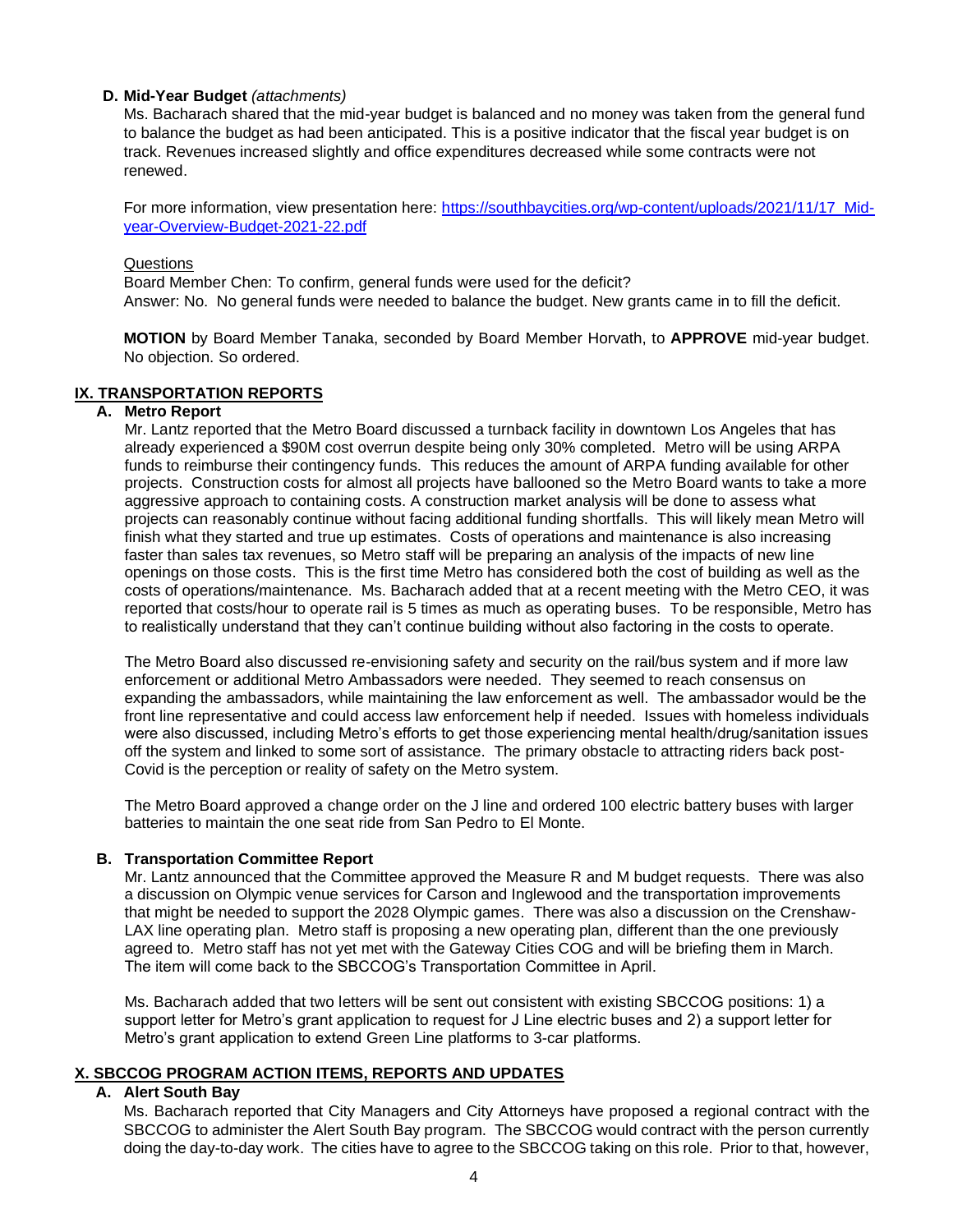the SBCCOG Board should express their commitment to taking on this new role should the cities all agree to it.

Board Member Dieringer: It appears that the cities are being asked to approve moving forward with the regional contract without knowing exactly what the costs are, which would be a concern for her city council. It was originally suggested that regionalization would lead to cost savings. How does the cost compare to existing costs that member cities are currently paying to Everbridge?

Answer: Ms. Bacharach explained that it was also the SBCCOG's understanding that costs would go down under a regional contract, but what we didn't realize is that the cities have already been receiving a discount as if it was regional, and that this year, costs would go up if they did not move forward with a regional contract. Secondly, cities do not currently have resident connection data which Everbridge is adding to their new city contracts. Lastly, Everbridge will not sign anything less than a 1-year contract, which would then be prorated when the regional contract becomes active on May 1. It appears that costs will go up anyway, along with more services being added, so it doesn't look to be caused by administration.

**MOTION** by Board Member Tanaka, seconded by Board Member Cruikshank, to **APPROVE** intent to assume administration of Alert South Bay. Board Member Dieringer opposed only because what that exactly entails at this point is not clear to her. Motion passes. So ordered.

#### **B. REAP ADU Acceleration Project** – ADDED TO THE AGENDA

Ms. Bacharach asked the Chair to take this time to discuss the REAP ADU Acceleration project contract that was added to the agenda.

Ms. Bacharach explained that an RFP, funded by SCAG's REAP, was issued to evaluate how ADUs are working in the South Bay and if they're an opportunity to meet RHNA requirements and address affordable housing. 3 proposals were received and the evaluation committee unanimously selected Black and Veetch with a subconsultant of Pocket Housing. Their proposal came in under budget and also they offered to donate hours because they want to work with the SBCCOG to grow their business while working on this project. The Steering Committee recommended the contract for Board approval.

Chair Boyles asked when the report would be received by the consultant. Mr. Pacheco Bell explained that it is approximately an 11-month project.

**MOTION** by Board Member Horvath, seconded by Board Member Valentine, to **APPROVE** the contract. No objection. So ordered.

#### **C. General Assembly**

Chair Boyles explained that there will be two panels, one dealing on innovation in general, and one focused on aerospace and space.

Ms. Fuentes announced that so far there are 134 RSVPs. \$64,250 has been raised in cash sponsorships, exceeding the budget goal. The Steering Committee discussed AV needs that would address various scenarios and costs that include in-person, hybrid, and virtual event accommodations. The Carson Community Center is adjusting its pandemic guidelines as conditions change and SBCCOG staff will keep the Board upto-date with latest developments. Lunch will be served this year as opposed to the normal buffet. This helps address health concerns and also reduces costs slightly.

#### Board Member Horvath: is the event being recorded?

Answer: Yes, it is covered with AV vendor. El Segundo cable will also be recording snippets to record roaming video and shots of the exhibit hall and other locations.

#### **D. Homeless Services**

Mr. Chu reported that the SBCCOG's previous Client Aid program served 13 people with various services. 11 of those were eventually housed. The SBCCOG would like to expand the program this year while also addressing some of the hurdles created by the existing procedures. Outreach workers have often been using their personal credit cards to front the expenses while they await Client Aid reimbursements. For the new Client Aid program, SBCCOG staff is proposing to issue a small number of pre-loaded debit cards to a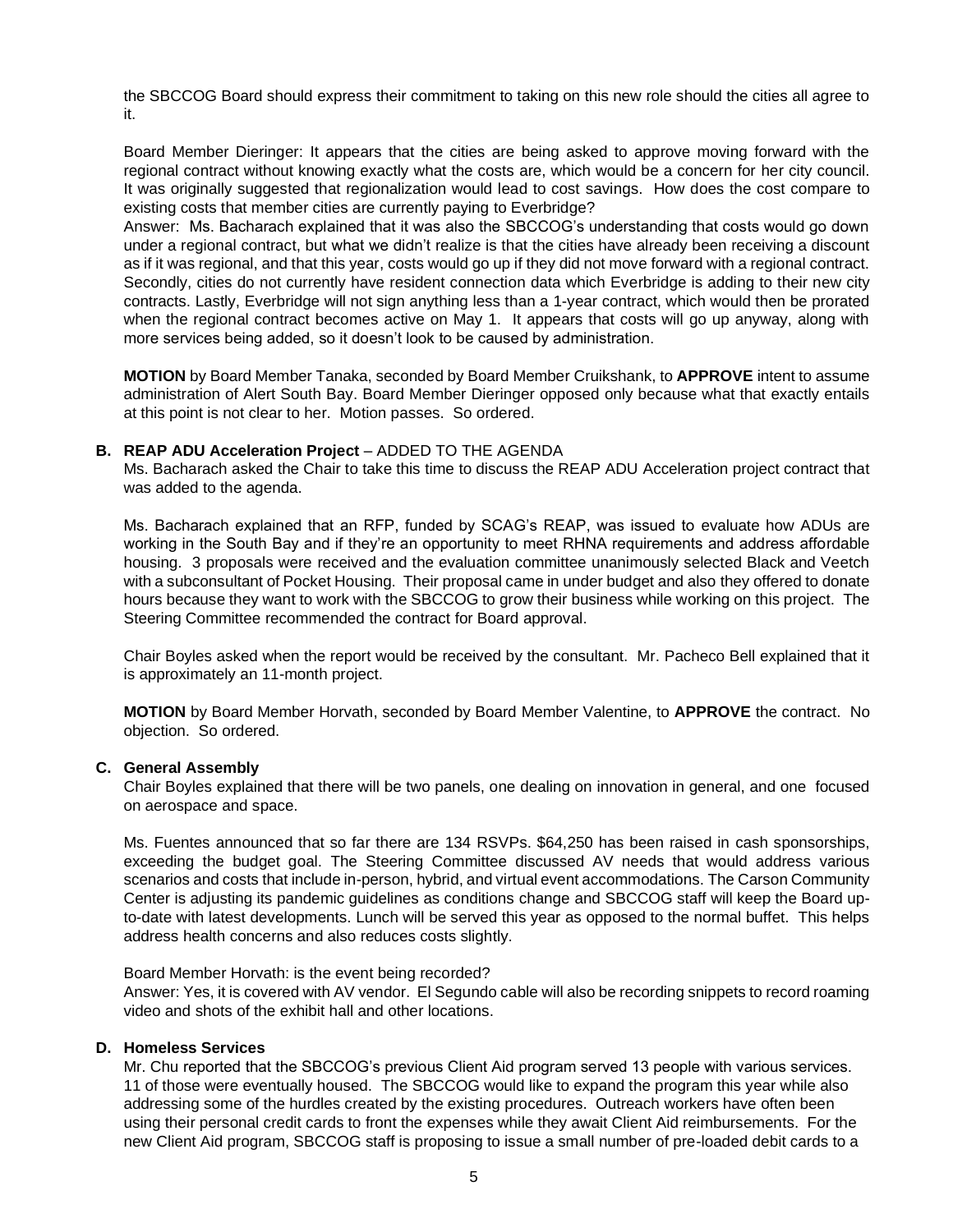select few outreach managers so they can use those cards when needed. The County has already provided funds to the SBCCOG to seed the program. SBCCOG staff is also recommending issuing checks (up to \$5,000) when needed to pay for something like a security deposit. A new bank account, separate from the SBCCOG's bank account, would be created to facilitate this program. Mr. Chu noted that in order to do this, existing SBCCOG financial policies must be updated. Currently, the Executive Director does not have check writing authority – this new account would give the Executive Director signing authority for it but still not for the SBCCOG general bank account. SBCCOG Treasurer Joseph Lillio reviewed the proposal and agreed that it has minimal risk exposure for the SBCCOG and supports the changes to the process.

Board Member Dieringer: Is the funding source for the project Innovation Funds? And where are the Innovation Funds coming from?

Answer: That's correct, the funds are from the Measure H Innovation Funds approved for the South Bay by the LA County Board of Supervisors. Those funds were pre-paid to the SBCCOG.

Board Member Dieringer: Who is the administrative officer that Ms. Bacharach would be appointing, and wouldn't the Board be more appropriate to do that appointment? Her general concern is that the document should be reviewed by an auditor to review the procedures to ensure there are no opportunities for abuse and checks/balances are in place.

Answer: The auditor does look at these policies. The reason it says "administrative officer or designee" is because the SBCCOG is currently recruiting for an administrative officer, so this language allows for flexibility when there is no person in that position.

Chair Boyles suggested adding an overview of internal audit procedures and control mechanisms to a future agenda.

**MOTION** by Board Member Waite, seconded by Board Member Horvath, to **APPROVE** Client Aid Procedures and Revisions to Financial Policies. No objection. So ordered.

Mr. Chu provided an update on the following items:

- The homeless count took place last night and was very successful despite being the first one since Covid and the adverse weather conditions. Counts are expected to be a little lower due to the weather.
- Measure H draft funding recommendations were released for FY22-23 and it appears that COGs will receive an additional \$10M. In March, public comments will be solicited.
- Emergency housing vouchers from HUD are waiting to be given to homeless individuals. There appears to be a lack of housing inventory. Landlords are still expecting homeless individuals to have 650+ credit scores or large security deposits, both of which are hurdles to overcome.
- At the next Homeless Services Task Force meeting, there will be a presentation from the California Association for Non-Profit Housing which has produced thousands of affordable housing units.
- Providence Health has also approached the SBCCOG about the prospects of building a tiny home village. They currently have \$1M in funding for a project, so the SBCCOG will be working with cities to identify a potential location.

#### **E. Legislative Committee**

Ms. Bacharach provided an update on the Regional Housing Trust Fund Subcommittee, which is awaiting an options sheet from SBCCOG legal counsel. This issue will return to the Board when information is available. The Committee will now meet on the 2<sup>nd</sup> Wednesday of the month at 5 pm.

#### **F. SBESC Update**

Ms. Fuentes announced that at the end of the SoCal Gas partnership, the SBCCOG exceeded its 10,000 therm savings goal by achieving over 90,000 therm savings. That was accomplished through work with cities and school districts throughout the South Bay.

#### **G. South Bay Fiber Network**

Ms. Bacharach reported that the SBCCOG is meeting with 3<sup>rd</sup> party providers to evaluate expansion of the network. She also asked that cities include the SBCCOG in any conversations they might be having with providers so that better prices can be achieved by taking a regional approach.